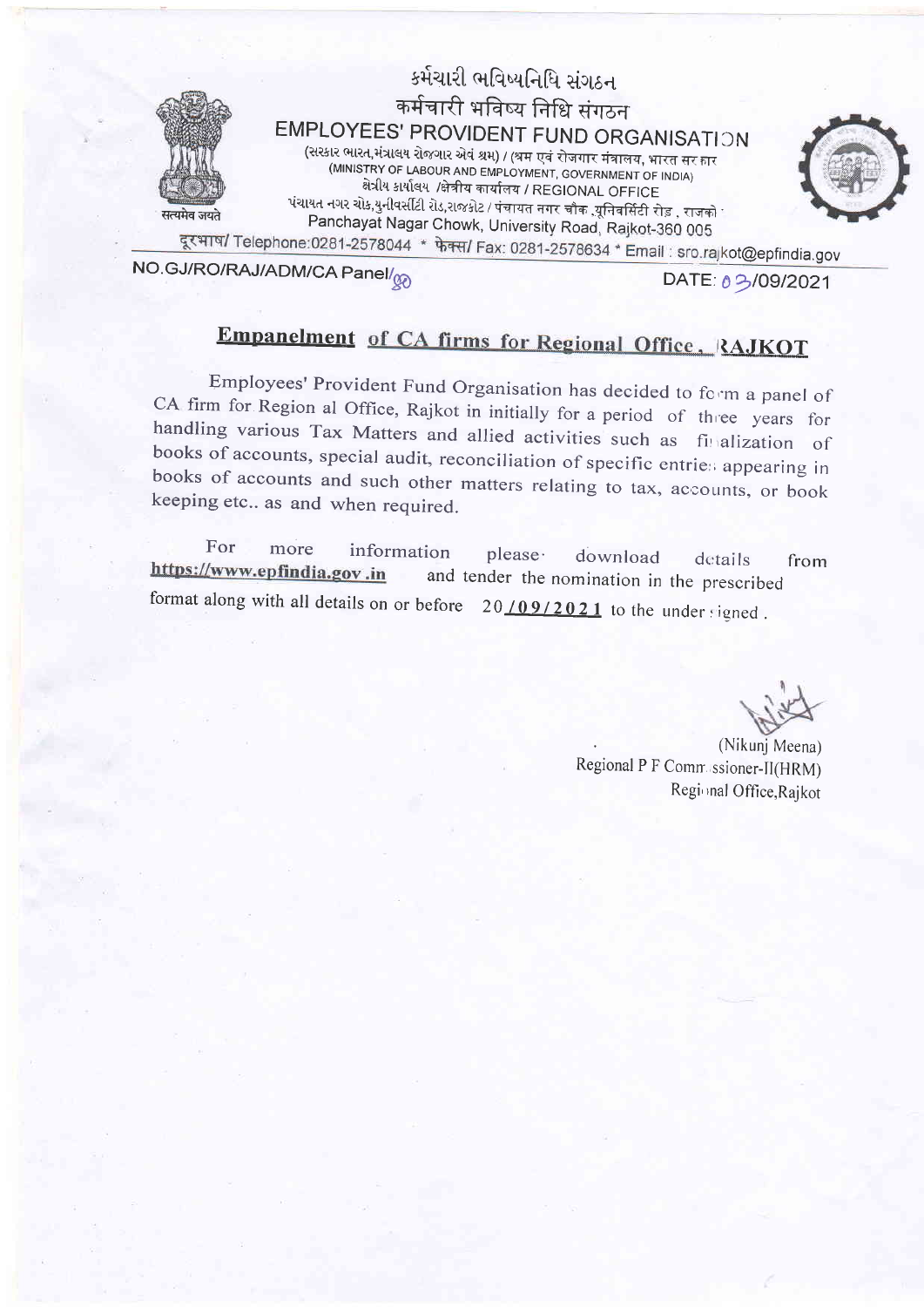# Expression of Interest (EOII for<br>Empanelment of Chartered Accountant Firms ForRegional Office, Raikot

# **Employees' Provident Fund Organization (EPFOI**

1. The Employees' Provident Fund Organization, India (EPFO) is an autonomous body under the aegis of the Ministry of Labour and Employment, Government of India (MoL&E). The main objective of the organization is to provide old-age social security to the subscribers as per the provisions of EPF  $&$  MP Act, 1952 and the three Schemes framed there under.

For further information about EPFO, one may visit the website www.epfIndia.gov.in.

 $\overline{\phantom{0}}$ 

2. Regional Office, Rajkot, EPFO proposes to form a panel of Chartered Accountant Firms (10 CA firm s) for initial period of three years for handling various tax matters and allied activities, finalization of books of accounts, special audit, reconciliation of specific entries appearing in books of accounts or any other matter relation to tax matter or accounts or book keeping etc., as and when required.

## 3. Eligibility Criteria:

- $(i)$  Applicant firms should be in existence for at least 10 years.
- (ii) Applicant firms should have at least 5 full time partners with at least 5 full time partners with at least I full time FCA.
- (iii) The application firm should be in the panel of  $C&AG$ .
- (iv) The partners must 6e member of  $ICAF$  and should have valid full time certificate of practice issued bylCAl.
- (v) Applicant firrn must have experience of auditing accounts/ handling tax matters with Govt. Organisations / PSEs-
- (vi) Average Annual Turnover of the firrn of the last three years should be at least Rs. 75 lakhs.
- (vii) Applicant firm or its partners should not have been held guilty of any professional misconduct under Chartered Accountants Act, 1949 (as amended) during past five years or penalized under any of the tax laws by ICAI or any other statutory body.
- (viii) Applicant firm or its partners should not be facing any investigation or enquiry by any tax authority for violation of any of the tax laws.

### 4. Selection procedure:

a) All the applications received up to the last date shall be scrutinized by <sup>a</sup> Committee appointed by the competent authority to decide the eligible firms.

Once a firm is declared as eligible then top 10 firms will be selected on the basis of point scored on different criteria. Point system will be as follows:

# Point Svstem

# Eligibility Point

| (i) Experience of Firm      | 0.5 point for every calendar year from 10 years<br>onwards - Maximum 15 points         |
|-----------------------------|----------------------------------------------------------------------------------------|
| (ii) Full time FCA partner  | 5 points for first partner and 2.5 points from 2°d<br>partner onwards.                 |
| (iii) Full time ACA partner | 3 points each for first 5 partners and 1.5 points<br>each for 6 <sup>th</sup> onwards. |
| (iv) Full time CA employees | lpoint for every CA - Maximum 20 points.                                               |
| $(v)$ Turnover              | 1 point for each lakh above 75 lakhs.                                                  |

b) EPFO, in case of necessity can add new firms in the panel.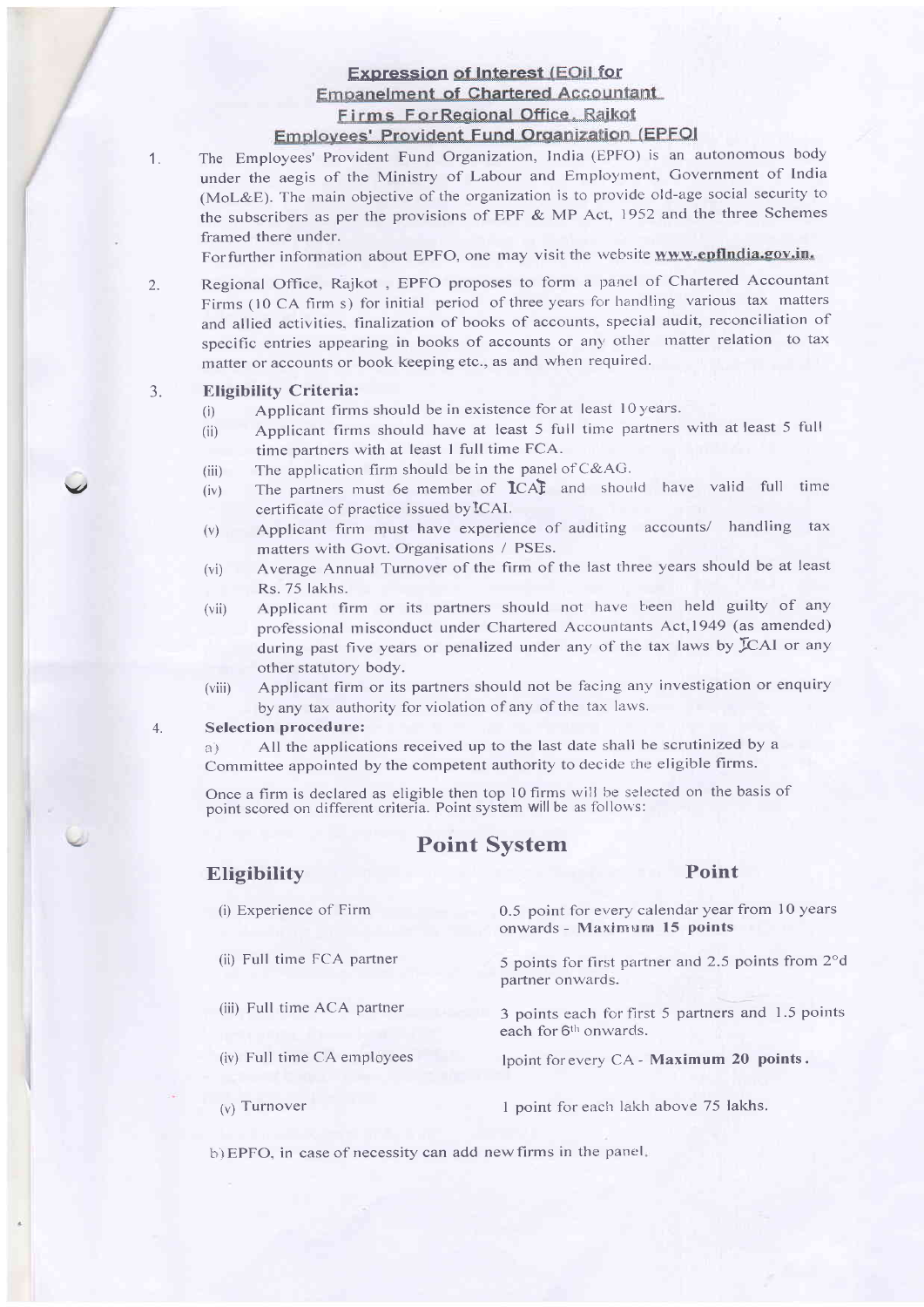### 5. Nature of work:

Employees provident Fund is a recognized provident fund under the provisions of Income Tax Act. l96l therefore its income are nou taxable. However under certain circumstances various provisions of Income tax( Act and other tax laws become applicable to EPFO. Apart from this, professional services are required also for finalization of books of accounts, special audit, system audit, performance audit, reconciliation of specific entries appearing in books of accounts or any other matter relating to tax matter or accounts or book keeping etc. The nominated Firm would be required to handle the case assigned as per the terms of reference.

### 6 Allotment of work:

To allot any work a limited tender will be invited from the empanelled firms and following the General Financial Rules of the Central Government, the work will be allotted to a particular firm,

## 7. Application form:

 $\overline{\mathbf{c}}$ 

 $\epsilon$ 

Interested parties may apply in the application format enclosed as Annexure 'A' along with the undertaking in the format as below:

I ... ...,.,the managing partners of M/s ...Chartered Accountants do hereby verify, declare and undertake.

a) That the particulars given above are complete and correct and that if any of the statements made or the information so furnished in the application form is later found not correct or false or there has been suppression of material information, the Firm would stand disqualified from empanelment/allotment of work and might be liable for disciplinary action under the Chartered Accountants Act, 1949 and the regulations framed there under.

b) Application firrn or its partners should not have been held guilty of any professional misconduct under Chartered Accountants Act, 1949 (as emended) during past five year or penalized under any of the tax laws by ICAI or any other statutory body.

c) Application firrn or its partners should not be facing any investigation or enquiry by any tax authority for violation of any of the tax laws.

d) That I and other Partners are in full time practice of chartered accountants.

Name & Signature of the Managing partner of the Firm with Seal.<br>8. BOI should be superscripted as "Confidential - EOI for Empanelment of Char{\*\*\*ered Accountant Firms."

To be submitted in a sealed envelope and addressed to:

The Regional P F Commissioner Employees' Provident Fund Organization . Regional Office, Panchayat Nagar Chowk, University Road, Rajkot-360 005(Gujarat)

9. Last date for submission of EOI is /08/2021